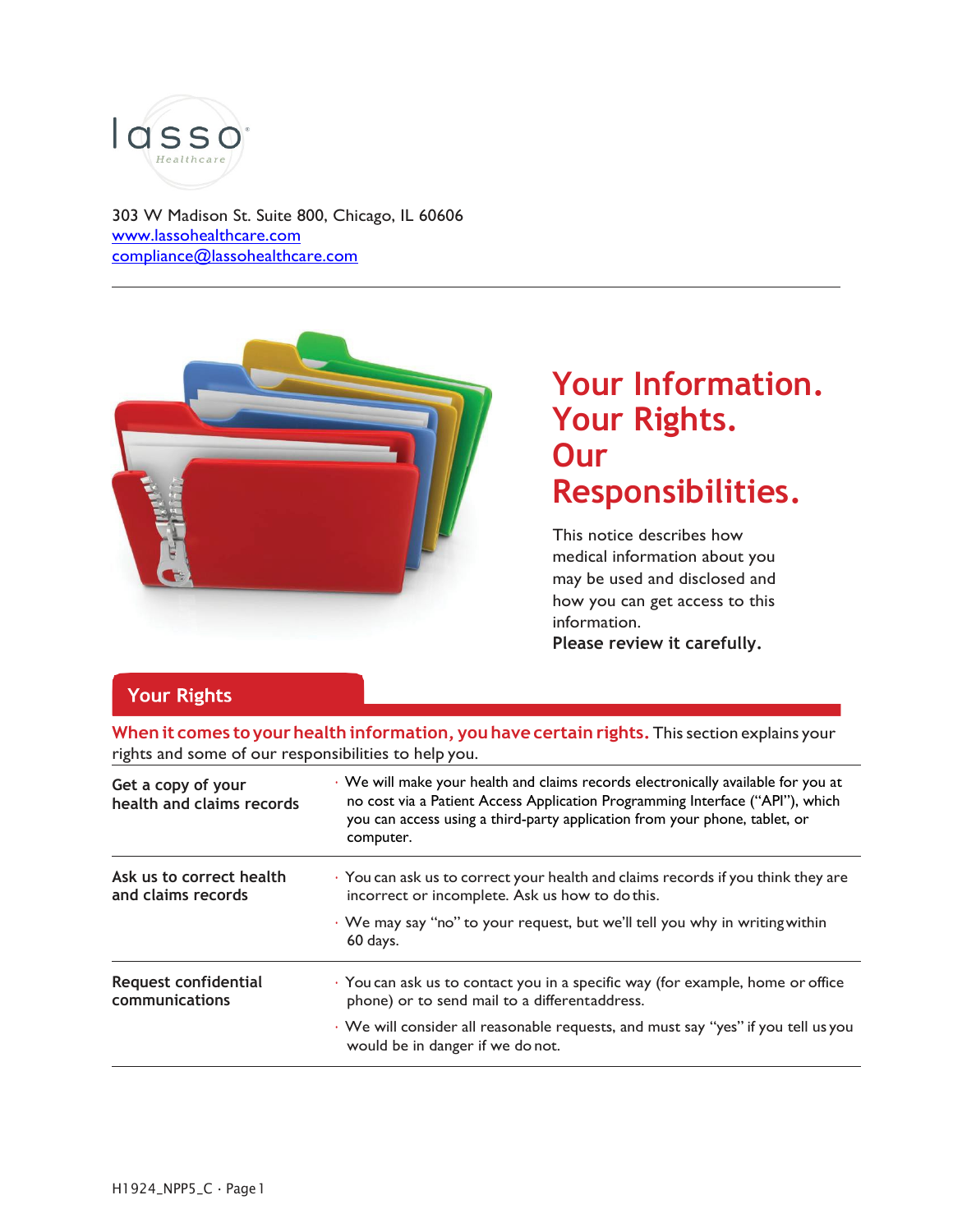| Your Rights continued                                        |                                                                                                                                                                                                                                                                                                                                                             |
|--------------------------------------------------------------|-------------------------------------------------------------------------------------------------------------------------------------------------------------------------------------------------------------------------------------------------------------------------------------------------------------------------------------------------------------|
| Ask us to limit what<br>we use or share                      | You can ask us not to use or share certain health information for<br>treatment, payment, or our operations.                                                                                                                                                                                                                                                 |
|                                                              | · We are not required to agree to your request, and we may say "no" if<br>it would affect your care.                                                                                                                                                                                                                                                        |
| Get a list of those with<br>whom we've shared<br>information | · You can ask for a list (accounting) of the times we've shared your health<br>information for six years prior to the date you ask, who we shared it<br>with, and why.                                                                                                                                                                                      |
|                                                              | · We will include all the disclosures except for those about treatment,<br>payment, and health care operations, and certain other disclosures (such as<br>any you asked us to make). We'll provide one accounting a year for free<br>but will charge a reasonable, cost-based fee if you ask for another one<br>within 12 months.                           |
| Get a copy of this<br>privacy notice                         | You can ask for a paper copy of this notice at any time, even if you have<br>agreed to receive the notice electronically. We will provide you with a paper<br>copy promptly.                                                                                                                                                                                |
| <b>Choose someone</b><br>to act for you                      | · If you have given someone medical power of attorney or if someone is your<br>legal guardian, that person can exercise your rights and make choices about<br>your health information.                                                                                                                                                                      |
|                                                              | · We will make sure the person has this authority and can act for you<br>before we take any action.                                                                                                                                                                                                                                                         |
| Share your information<br>with third-party                   | · You can ask us to share your health information with third-party<br>applications on your phone, tablet, or computer.                                                                                                                                                                                                                                      |
| applications                                                 | · Within 24 hours of receiving your request, we will allow a third-party<br>application to access your health information via a Patient Access<br>Application Programming Interface ("API") that we securely maintain.                                                                                                                                      |
|                                                              | · You should be informed of privacy considerations before agreeing to share<br>your health information with a third-party application. See our Guide to<br>Sharing Information with Third-party Applications (PDF) to learn<br>how to safely share your information.                                                                                        |
|                                                              | · Lasso Healthcare will request that third-party applications attest to<br>important privacy and security practices. When you request a third-party<br>application to have access to your data, we will share the third-party<br>applications' attestation status with you to help you make informed<br>decisions prior to sharing your health information. |
|                                                              | · If you have chosen to share your health information with a third-party<br>application via the Lasso Healthcare Patient Access API in the past, and no<br>longer wish to allow the third-party application to continue to access your<br>health information, you should contact the third-party application directly.                                      |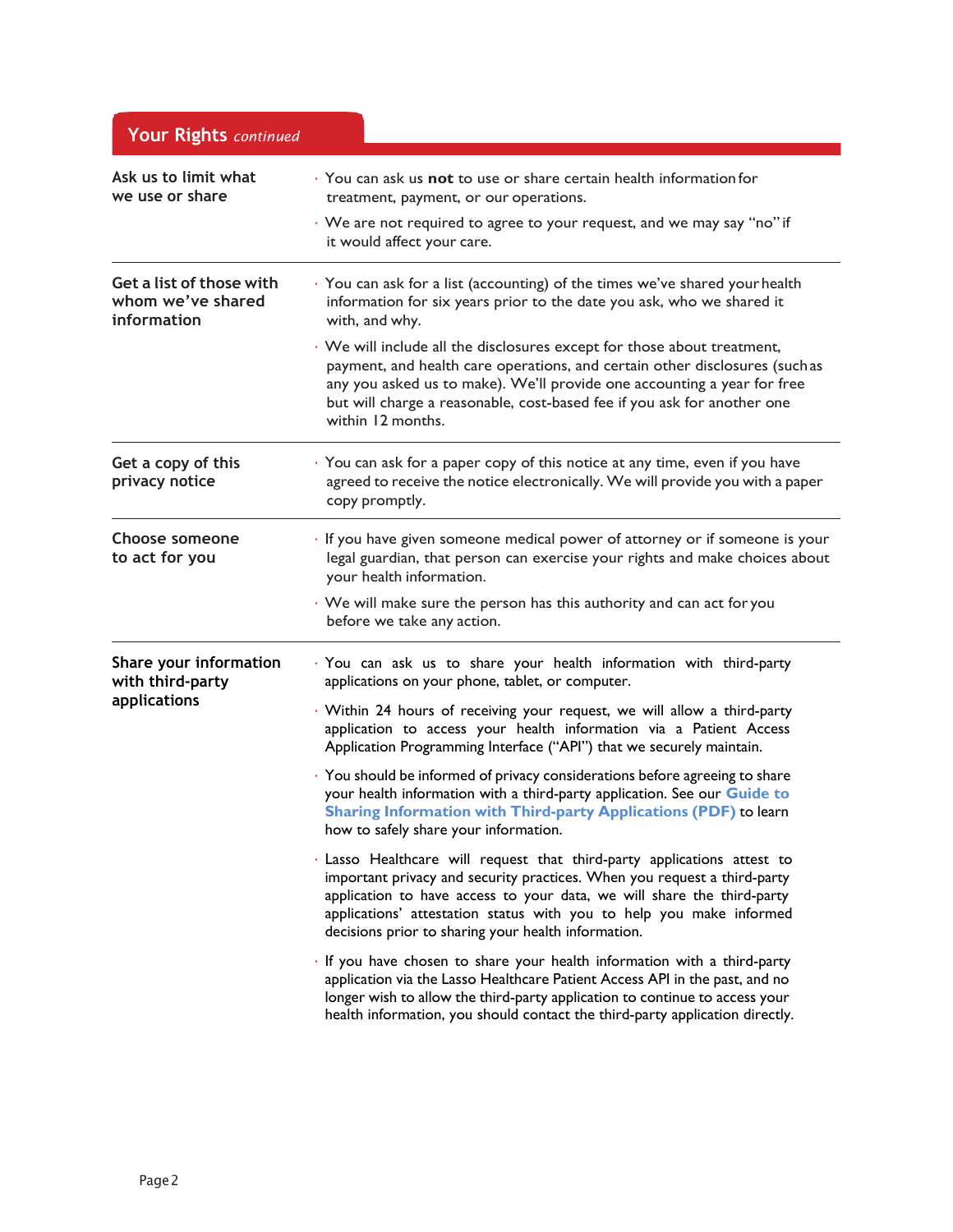|                                                             | <b>Your Rights</b> continued |                                                                                                                                                                                                                                                                                                                                                                                 |
|-------------------------------------------------------------|------------------------------|---------------------------------------------------------------------------------------------------------------------------------------------------------------------------------------------------------------------------------------------------------------------------------------------------------------------------------------------------------------------------------|
| File a complaint if<br>you feel your rights<br>are violated |                              | • You can complain if you feel we have violated your rights by contacting us<br>using the information on page 1.                                                                                                                                                                                                                                                                |
|                                                             |                              | If you believe Lasso Healthcare or another covered entity has violated the<br>HIPAA Privacy Rule, you can file a complaint with the U.S. Department of<br>Health and Human Services Office for Civil Rights by sending a letter to<br>200 Independence Avenue, S.W., Washington, D.C. 20201, calling 1-877-<br>696-6775, or visiting www.hhs.gov/ocr/privacy/hipaa/complaints/. |
|                                                             |                              | · If you believe a third-party application has violated their privacy policy<br>regarding your health information, you can file a complaint with the<br>Federation Trade Commission by using the online FTC Complaint<br>Assistant at https://reportfraud.ftc.gov/#/?pid=B.                                                                                                     |
|                                                             |                              | · We will not retaliate against you for filing a complaint.                                                                                                                                                                                                                                                                                                                     |

## **Your Choices**

### **For certain health information, you can tell us your choices about what we share.**If you

have a clear preference for how we share your information in the situations described below, talk to us. Tell us what you want us to do, and we will follow yourinstructions.

| In these cases, you have<br>both the right and choice<br>to tell us to:                        | · Share information with your family, close friends, or others involved<br>in payment for your care<br>$\cdot$ Share information in a disaster relief situation                                                                                                                                |  |
|------------------------------------------------------------------------------------------------|------------------------------------------------------------------------------------------------------------------------------------------------------------------------------------------------------------------------------------------------------------------------------------------------|--|
|                                                                                                | $\cdot$ Contact you for fundraising efforts                                                                                                                                                                                                                                                    |  |
|                                                                                                | If you are not able to tell us your preference, for example if you are unconscious, we<br>may go ahead and share your information if we believe it is in your best interest. We may<br>also share your information when needed to lessen a serious and imminent threat to health<br>or safety. |  |
| In these cases we never<br>share your information<br>unless you give us<br>written permission: | $\cdot$ Marketing purposes<br>$\cdot$ Sale of your information                                                                                                                                                                                                                                 |  |

## **Our Uses and Disclosures**

**How do we typically use or share your health information?** We typically use orshare your health information in the following ways.

| Help manage     | $\cdot$ We can use your health information | <b>Example:</b> A docto |
|-----------------|--------------------------------------------|-------------------------|
| the health care | and share it with professionals who are    | about your diagno.      |
| treatment vou   | treating you.                              | we can arrange add      |
| receive         |                                            |                         |

*Example: Adoctorsends us information about your diagnosis and treatment plan so*  $divional$  *services.*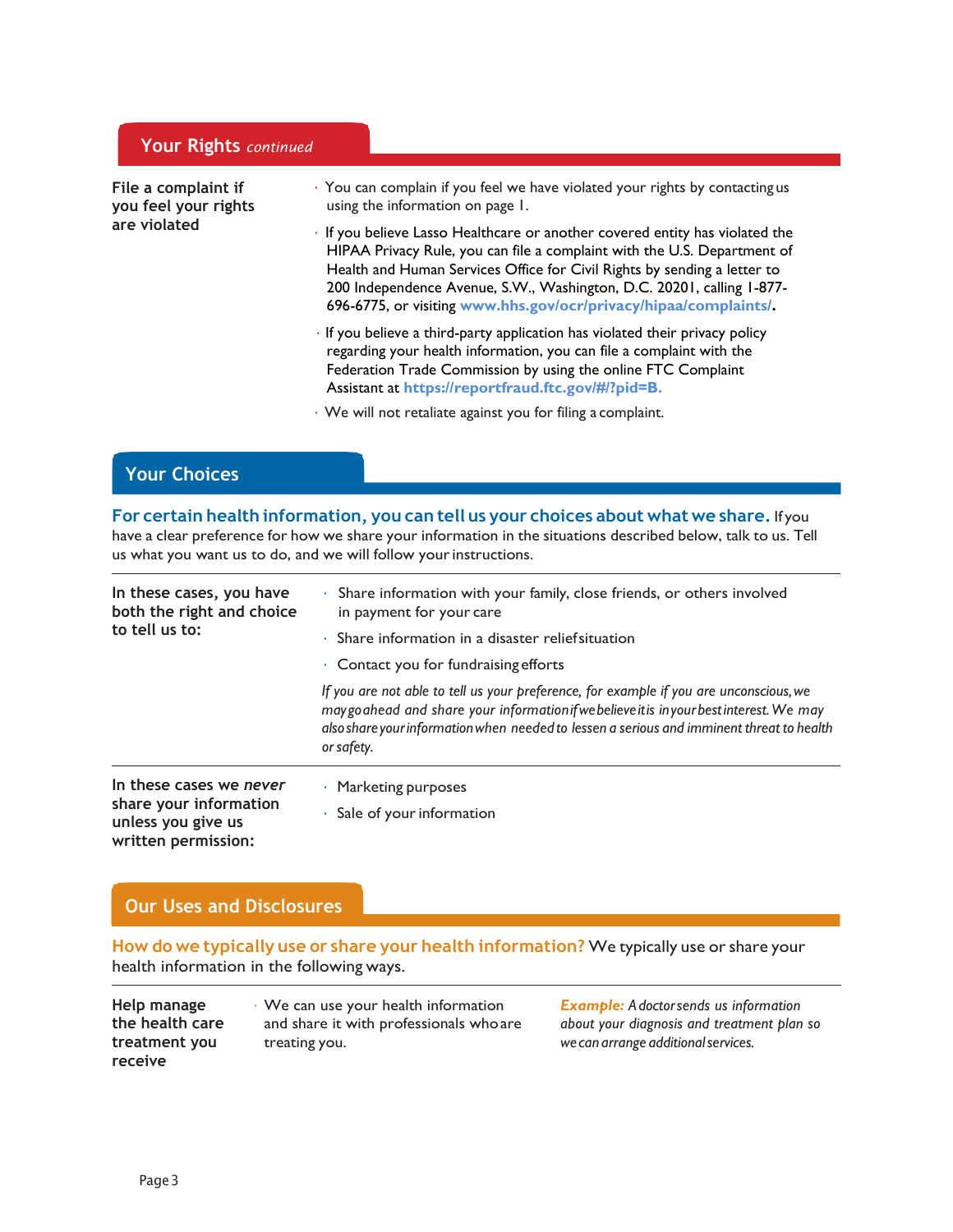| Run our<br>organization                                                                                                        | · We can use and disclose your<br>information to run our organization<br>and contact you when necessary.                                                                                                                                                                                                                                                                                                                    | <b>Example:</b> We use health information<br>about you to develop better services for<br>you.                                                                                                               |  |  |
|--------------------------------------------------------------------------------------------------------------------------------|-----------------------------------------------------------------------------------------------------------------------------------------------------------------------------------------------------------------------------------------------------------------------------------------------------------------------------------------------------------------------------------------------------------------------------|-------------------------------------------------------------------------------------------------------------------------------------------------------------------------------------------------------------|--|--|
|                                                                                                                                | · We are not allowed to use genetic<br>information to decide whether we will<br>give you coverage and the price of that<br>coverage. This does not apply to long<br>term care plans.                                                                                                                                                                                                                                        |                                                                                                                                                                                                             |  |  |
| Pay for your<br>· We can use and disclose your health<br>health services<br>information as we pay for your health<br>services. |                                                                                                                                                                                                                                                                                                                                                                                                                             | <b>Example:</b> We share information about you<br>with your dental plan to coordinate payment<br>for your dental work.                                                                                      |  |  |
| Administer<br>your plan                                                                                                        | · We may disclose your health<br>information to your health plan sponsor<br>for plan administration.                                                                                                                                                                                                                                                                                                                        | <b>Example:</b> Your company contracts with us to<br>provide a health plan, and we provide your<br>company with certain statistics to explain the<br>premiums we charge.                                    |  |  |
|                                                                                                                                | How else can we use or share your health information? We are allowed or required to share<br>your information in other ways - usually in ways that contribute to the public good, such as public health and<br>research. We have to meet many conditions in the law before we can share your information for these purposes.<br>For more information see: www.hhs.gov/ocr/privacy/hipaa/understanding/consumers/index.html. |                                                                                                                                                                                                             |  |  |
| Help with public health<br>and safety issues                                                                                   | · Preventing disease                                                                                                                                                                                                                                                                                                                                                                                                        | · We can share health information about you for certain situations such as:                                                                                                                                 |  |  |
|                                                                                                                                |                                                                                                                                                                                                                                                                                                                                                                                                                             | · Helping with product recalls<br>· Reporting adverse reactions to medications                                                                                                                              |  |  |
|                                                                                                                                |                                                                                                                                                                                                                                                                                                                                                                                                                             | · Reporting suspected abuse, neglect, or domestic violence                                                                                                                                                  |  |  |
|                                                                                                                                |                                                                                                                                                                                                                                                                                                                                                                                                                             | · Preventing or reducing a serious threat to anyone's health or safety                                                                                                                                      |  |  |
| Do research                                                                                                                    | · We can use or share your information for health research.                                                                                                                                                                                                                                                                                                                                                                 |                                                                                                                                                                                                             |  |  |
| Comply with the law                                                                                                            |                                                                                                                                                                                                                                                                                                                                                                                                                             | We will share information about you if state or federal laws require it,<br>including with the Department of Health and Human Services if it wants to<br>see that we're complying with federal privacy law. |  |  |
| Respond to organ and<br>tissue donation                                                                                        | procurement organizations.                                                                                                                                                                                                                                                                                                                                                                                                  | · We can share health information about you with organ                                                                                                                                                      |  |  |
| requests and work with<br>a medical examiner or<br>funeral director                                                            |                                                                                                                                                                                                                                                                                                                                                                                                                             | · We can share health information with a coroner, medical examiner, or<br>funeral director when an individual dies.                                                                                         |  |  |
| Address workers'<br>compensation, law                                                                                          |                                                                                                                                                                                                                                                                                                                                                                                                                             | · We can use or share health information about you:<br>· For workers' compensation claims                                                                                                                   |  |  |

**enforcement, and other government**  • For workers' compensation claims • For law enforcement purposes or with a law enforcementofficial • With health oversight agencies for activities authorized by law

**requests**